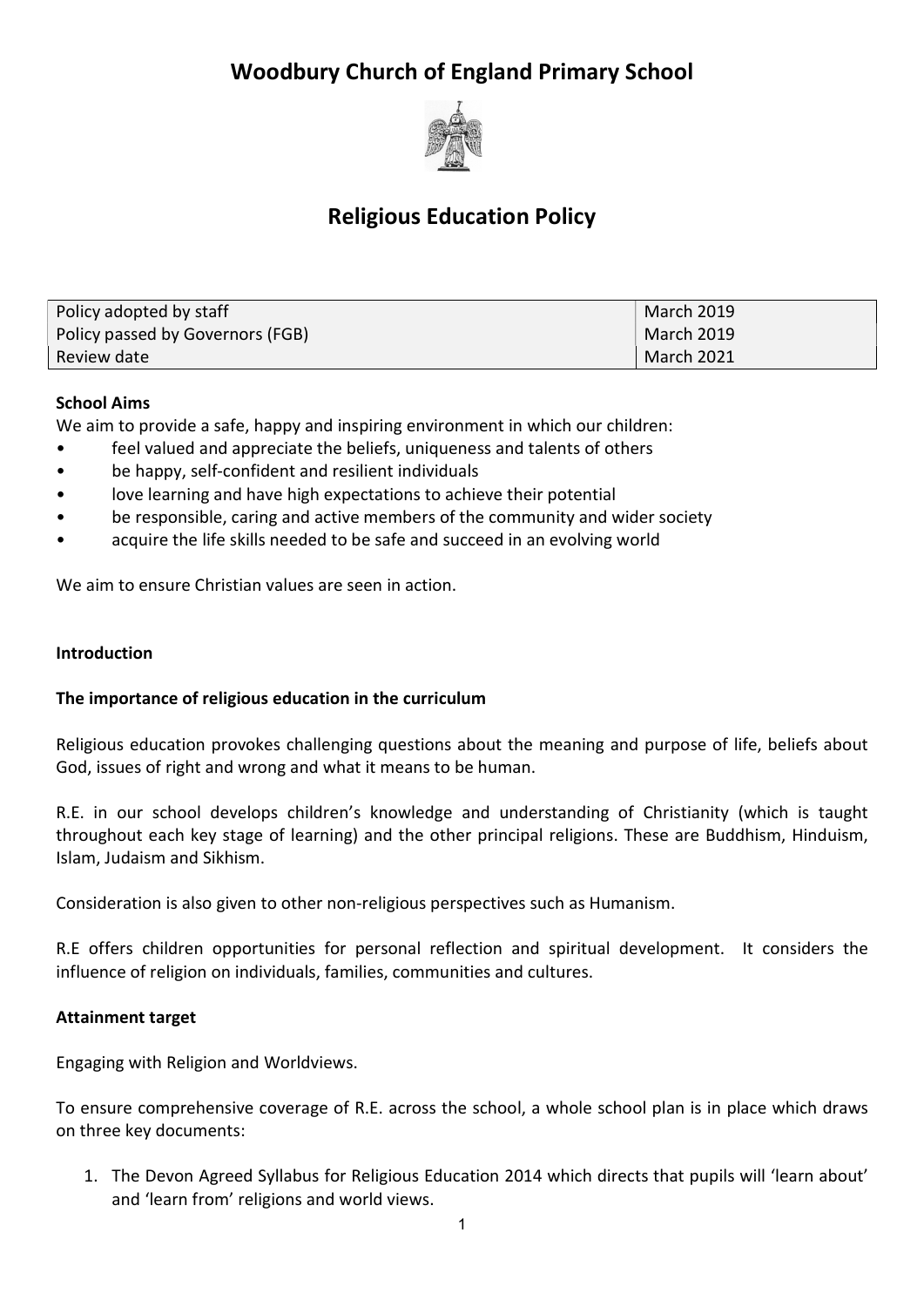- Beliefs, teachings, sources of wisdom and authority.
- Expressing meaning
- Questions of meaning, purpose and truth
- Ways of living
- Identity; diversity and belonging
- Values and commitments
- 2. Understanding Christianity, which is a comprehensive resource helping all teachers support pupils in developing their own thinking and their understanding of Christianity, as a contribution to their understanding of the world and their own experience within it.
- 3. Festival Matters, a resource produced by the Diocese of Salisbury, which promotes the understanding of Christianity through key Christian Festivals.

# Attainment in R.E.

By the end of Key Stage 1 most pupils will be expected to use religious words to identify some features of religion and its importance for some people. They should show awareness of similarities in religions and can identify how religion is expressed in different ways. They should be able to ask and respond sensitively to questions about their own and others experiences and feelings. They should be able to recognise their own values and those of others and be are aware that some questions cause people to wonder and are difficult to answer.

By the end of Key Stage2 most pupils will be expected to describe both similarities and differences within and between religions. They should be able to make links between different aspects of religions and can describe the impact of religion on peoples' lives. They should suggest answers to questions of identity and meaning. They should apply their ideas to their own and others' lives. They should also be able to describe what inspires and influences themselves and others

## Key Skills in R.E.

R.E. is more than just developing children's knowledge and understanding. It seeks to develop children's skills in investigation/enquiry, communication, interpretation, analysis and evaluation. These are important skills for children to develop.

These include:

- Investigation/enquiry (finding out what people believe, how their beliefs affect the way they live and the different ways people express their beliefs).
- Communication (sharing their ideas and those within religions and beliefs in a lively, informed way including different styles of writing, oral contributions and the use if ICT).
- Interpretation (recognising and talking about religious symbols, stories and sacred texts).
- Analysis and evaluation (developing their own views and ideas, recognising the views of others).

## Key Attitudes in R.E.

As with skills, R.E. has a number of key attitudes it seeks to promote. These include self-esteem (so that every child feels valued and significant), respect (including being sensitive to the beliefs, feelings and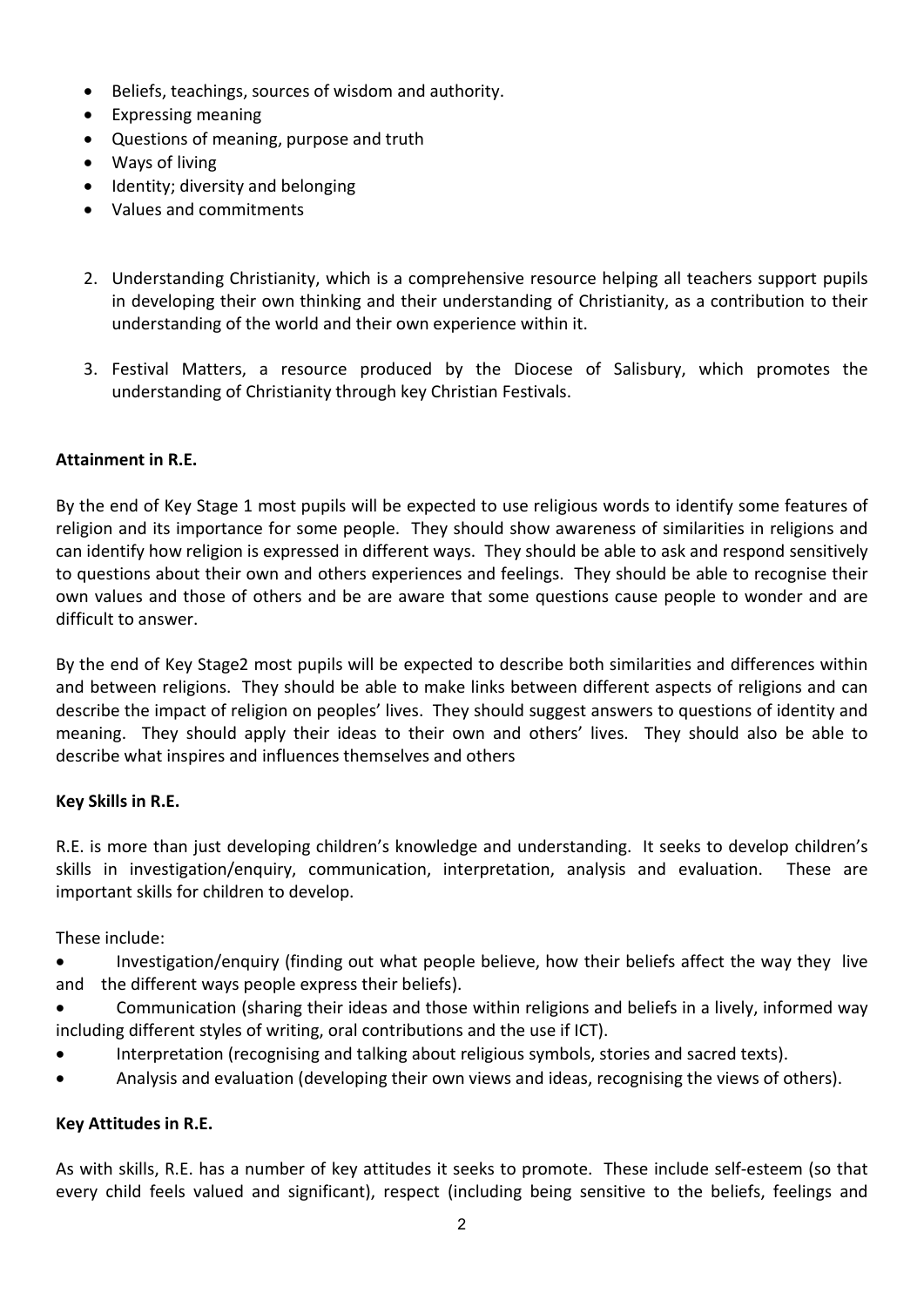values of others), open-mindedness (being willing to learn and gain new understanding) and appreciation and wonder (developing children' imagination and curiosity).

# Approaches to teaching and learning in R.E.

R.E. is an exciting curriculum subject so we employ a variety of teaching methods (please refer to our Teaching and Learning Policy). These include:

- Visiting local places of worship and receiving visitors from faith communities
- Visiting and appreciating, with awe and wonder, places of Natural Beauty
- Using art, music, dance and drama
- Children experiencing times of quiet reflection to develop their own thoughts and ideas
- Using story, pictures and photographs
- Using artefacts to help children develop their understanding of religious beliefs and forms of expression
- Discussing religious and philosophical questions giving reasons for their own beliefs and those of others
- Developing the use of ICT in helping children's awareness of religions and beliefs.

# Organisation of R.E.

R.E. is taught through a range of religions and beliefs and key themes. These are outlined below:

| <b>Foundation</b> | The children follow the Understanding Christianity programme:                |
|-------------------|------------------------------------------------------------------------------|
|                   | Incarnation: Why do Christians perform Nativity plays at Christmas?          |
|                   | Salvation: Why do Christians put a cross in the Easter Garden?               |
|                   | God/Creation: Why is the world of God so important to Christians?            |
|                   | They also use Festival Matters for Harvest, Christmas, Easter and Pentecost. |
|                   | The children follow the Understanding Christianity programme:                |
|                   | God: What do Christians believe God is like?                                 |
| Key stage 1       | Creation: Who made the world?                                                |
|                   | Incarnation: Why does Christmas matter to Christians?                        |
|                   | Salvation: Why does Easter matter to Christians?                             |
|                   | Gospel: What is the good news Jesus brings?                                  |
|                   | Hinduism: celebration of Diwali and Hindu Gods                               |
| Lower             | The children follow the Understanding Christianity programme:                |
| Key stage 2       | Creation/Fall: What do Christians learn from the Creation story?             |
|                   | People of God: What is it like to follow God?                                |
|                   | Incarnation/God: What is the Trinity?                                        |
|                   | Gospel: What kind of world did God want?                                     |
|                   | Salvation: Why do Christians call the day Jesus dies 'Good Friday'?          |
|                   | Kingdom of God: When Jesus left, what was the impact of Pentecost?           |
|                   | Why do religious books and teachings matter?                                 |
|                   | What does it mean to belong to a religion/belief system?                     |
|                   | Hinduism: sacred text and Hindu Gods                                         |
|                   | Ganges pilgrimage and Puja                                                   |
|                   | Islam: How should we live and who can inspire us? Muhammad as Teacher/Leader |
|                   | 5 Pillars of faith                                                           |
|                   |                                                                              |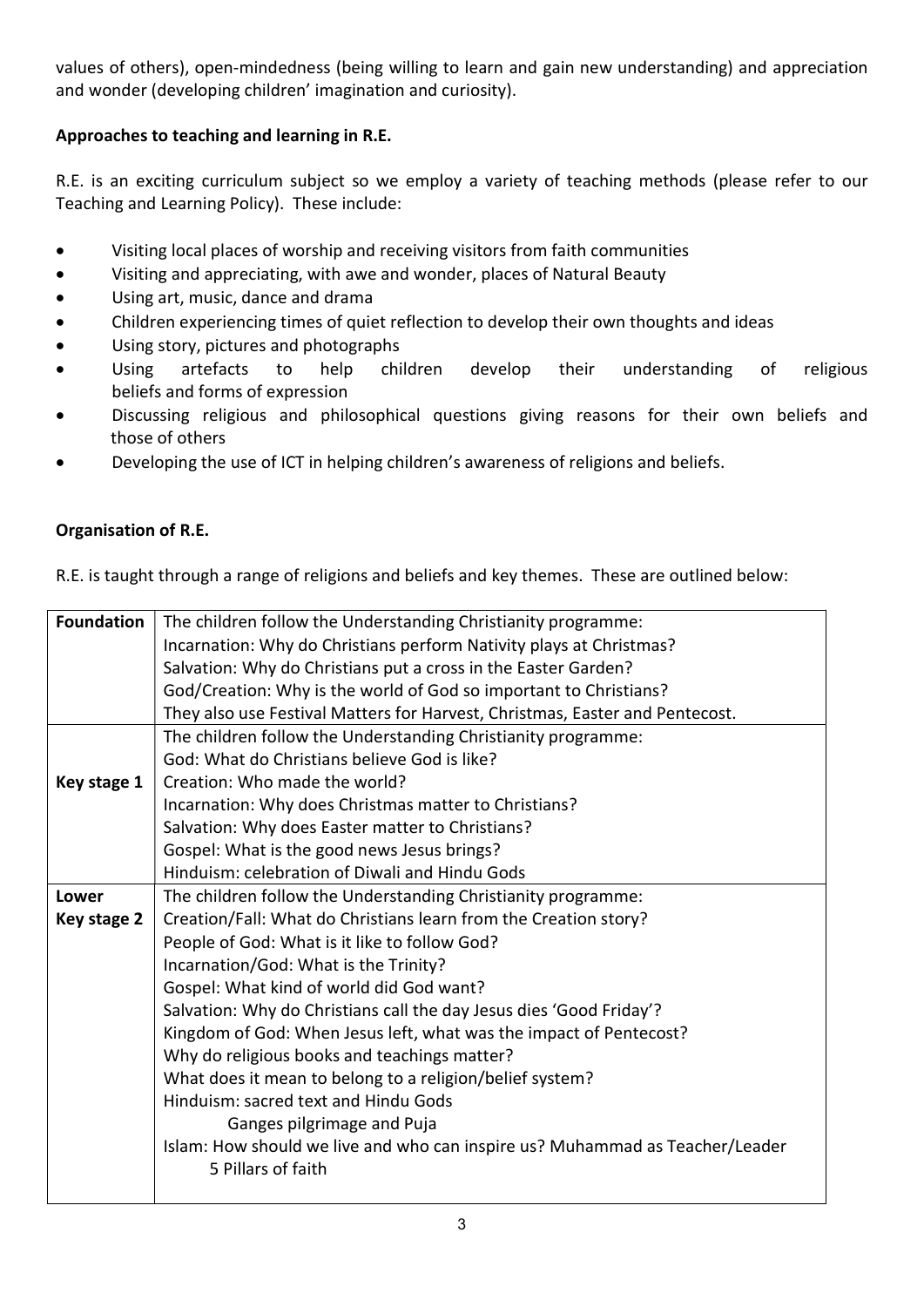| <b>Upper</b> | The children follow the Understanding Christianity programme:                         |
|--------------|---------------------------------------------------------------------------------------|
| Key stage 2  | Incarnation: Was Jesus the Messiah?                                                   |
|              | Salvation: What did Jesus do to save human beings?                                    |
|              | People of God: How can following God bring freedom and justice?                       |
|              | God: What does it mean if God is loving and holy?                                     |
|              | Creation/Fall: Creation and Science: conflicting or complimentary?                    |
|              | Gospel: What would Jesus do now?                                                      |
|              | Salvation: What difference does the resurrection make to Christians?                  |
|              | Kingdom of God: What kind of king is Jesus?                                           |
|              | How do we make moral choices?                                                         |
|              | Faith and the Arts: How and why do people express their beliefs in different ways?    |
|              | Sikhism: what are special places for Sikhs? What symbols represent their faith? 5 Ks. |
|              | How do Sikhs live their lives? How do they worship? The Guru Nanak and sacred         |
|              | texts.                                                                                |
|              | Judaism: How Jews worship: Passover, Shabbat, synagogue Celebrations: Bar mitzvah,    |
|              | wedding and funeral                                                                   |
|              |                                                                                       |
|              |                                                                                       |

All classes also include teaching Harvest, Christmas, Easter and Pentecost at an appropriate age level.

## Reference: Curriculum Coverage for each year groups R.E. topics.

## Assessment and Recording

In R.E. we use formative and summative assessment. This assessment model is influenced by the current advice on Exeter Diocese website and is linked to the Plymouth and Torbay model.

## Learning resources

We encourage the use of a wide range of resources to enrich children's learning. These include children's and teacher's books, DVDs, music, artefacts and the Internet. We try to ensure R.E. is a lively, stimulating subject which engages all children.

## The contribution of R.E. to the wider curriculum

While R.E. has its own distinctive subject matter it does make an important contribution to other aspects of children's learning. The key ones are outlined below.

## R.E. contributes to children's spiritual development by:

 Discussing and reflecting on questions of meaning and truth such as the origins of the universe, good and evil, life after death, beliefs about God and humanity and values such as justice, honesty and truth.

 Learning about and reflecting on important concepts and experiences such as love, trust, forgiveness, obedience and sacrifice.

Valuing relationships and developing a sense of belonging.

 Considering how religions and beliefs regard the value and purpose of human beings, the importance of the environment and the significance of emotions such as love, anger, joy, jealousy, happiness and pain.